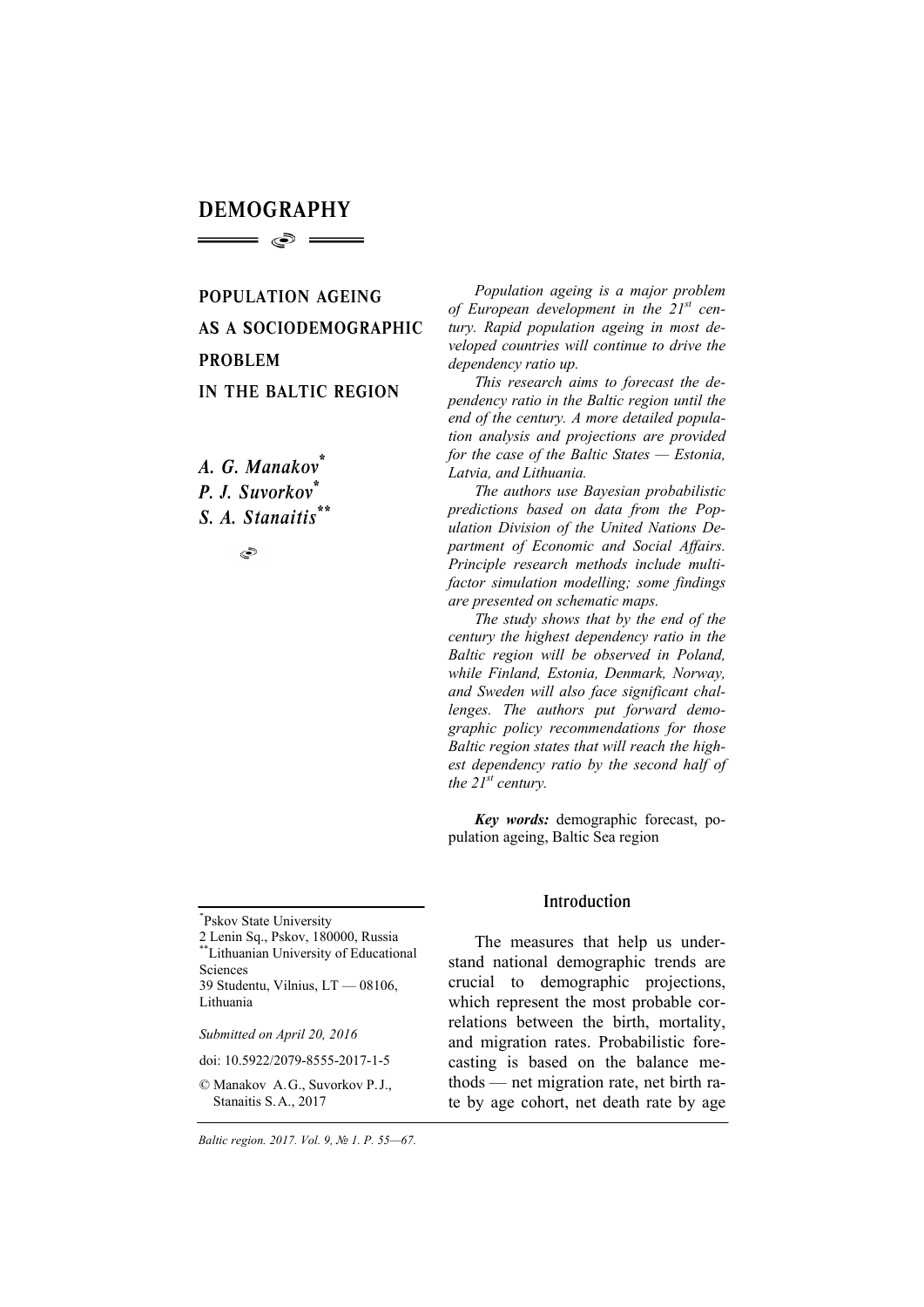cohort, and others. These demographic measures are used to calculate demographic indices designed to compare various characteristics of demographic processes.

In the last decade, the demographic ageing has become a global phenomenon. This process has multiple aspects and affects not only the social and political life of society but also its medical and sanitary organisation. In developed countries, population ageing leads to a higher dependency ratio and a lower unemployment rate. This process is particularly pronounced in the countries of the Baltic Sea region.

In this article, the term Baltic region refers to the basins of rivers flowing into the Baltic Sea. If such a basin overlaps even a small part of a country's territory, the country is considered a Baltic Sea region state. Thus, the region comprises twelve states — Russia, Estonia, Latvia, Lithuania, Belarus, Ukraine, Poland, Germany, Denmark, Norway, Sweden, and Finland. This article will pay special attention to analysing demographic processes in the Baltics — Estonia, Latvia, and Lithuania — and making relevant projections.

A thorough analysis of demographic changes is necessary for decisionmaking in the public interest. Studying the processes of demographic ageing, which are affected by the factors of spatial development, is important for both science and the authorities.

*This article aims* to present the results of a simulation-based demographic projection for the Baltics in comparison with that for other Baltic Sea states.

### Current research on the problem

The post-Soviet demographic and migration situation in the sub-regions and countries of the Baltic Sea region has been addressed by T. Hanell (situation in the Baltic Sea region [11]), N.V. Mkrtchyan and L.B. Karachurina (the Baltics and North-West Russia [5]), T. Michalski (Poland and the Baltics [13; 14]), A. Berzins and P. Zvidrins (the Baltics [10]), A.K. Stanaytis and S.A. Stanaytis (Lithuania [7]), E. Apsite, Z. Krišjāne, and M. Berzins (Latvia [9]), and others. The geographical demographic situation across the Baltic Sea region is examined in a comprehensive 2009 monograph by Tatyana Kuznetsova, who has addressed this topic in several works ([3;4], and others).

A number of studies focus on the problems of ageing in the European Union states with a forecast for 2060 [15]. Such studies include the Baltics [8], for instance, Lithuania [12]. There have been attempts to find a clear measure for analysing the current demographic situation. The method of demographic ranking has been applied to the Baltic Sea region states (2010 in comparison with 1995) [6]. Researchers have tested a new method for shortterm demographic forecast based on the 'geographical demographic ensemble' concept [1]. Of particular interest is a demographic projection for the Baltic region countries for the end of the  $21<sup>st</sup>$  century. This article is an attempt at such a projection.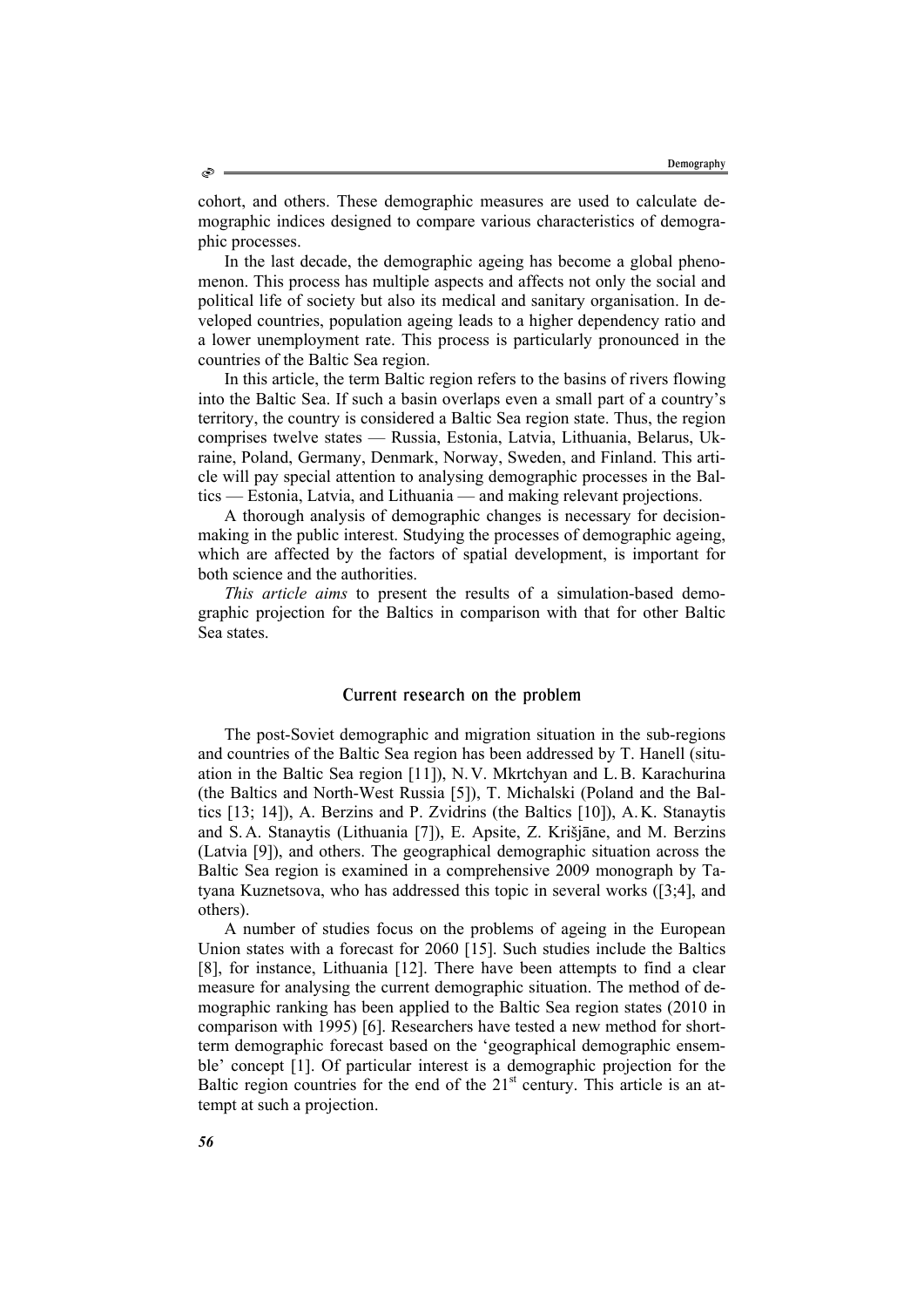#### Sources and methodology

This article uses a series of Bayesian probabilistic projections, which are based on the data provided by the Population Division of the United Nations Department of Economic and Social Affairs [16; 17]. The study employs the formal methodology used by the UN Department of Economic and Social Affairs in analysing demographic trends. The 2015 revision of the methodology and the retrospective demographic measures from 1950 are taken into account.

Probabilistic population projections are based on measuring demographic variables in view of the prospective numbers of births and deaths and net migration. The trajectories of changes in the dominant factors within medium variants are calculated using a probabilistic model that takes into account a certain initial distribution of the random component, which changes in line with these trends. Global trends are considered in this context.

One hundred thousand trajectories were calculated for each country. The median trajectory obtained using all the outcomes calculated helps to produce a medium variant. The expected number of births in the projection year is calculated by multiplying the number of women of the fertile cohort by the total fertility rate for the cohort. The expected number of deaths is calculated as the difference between the number of cohort members at the beginning of the projection period and the number of cohort members at the end of the period, which is calculated based on the death rate for each cohort.

The projected migration, which reflects the number of immigrants and emigrants by territory, is taken into account. The incoming migration flow of women of fertile age is allowed for and the outgoing migration flow of women of fertile age is subtracted from the cohorts that serve as the basis for calculating the number of births on the territory. The outgoing migration flows are subtracted from the relevant age cohorts, whereas the incoming migration flows are included in the corresponding age cohorts.

# Results

Today, the Baltics and other states of the Baltic Sea region have low birth rates. This means that the number of births is insufficient for each woman to be replaced by a daughter who will survive to reach childbearing age. Most European countries have low birth rates, which leads to population ageing.

Over the period examined (1950—2015), a significant reduction in the number of births per woman took place in the Baltic Sea region countries. The average number of births per woman (total fertility rate) and the average annual number of births per 1,000 population (crude birth rate) in 1950— 2015 are presented in table 1 (the Baltics are marked in bold).

ో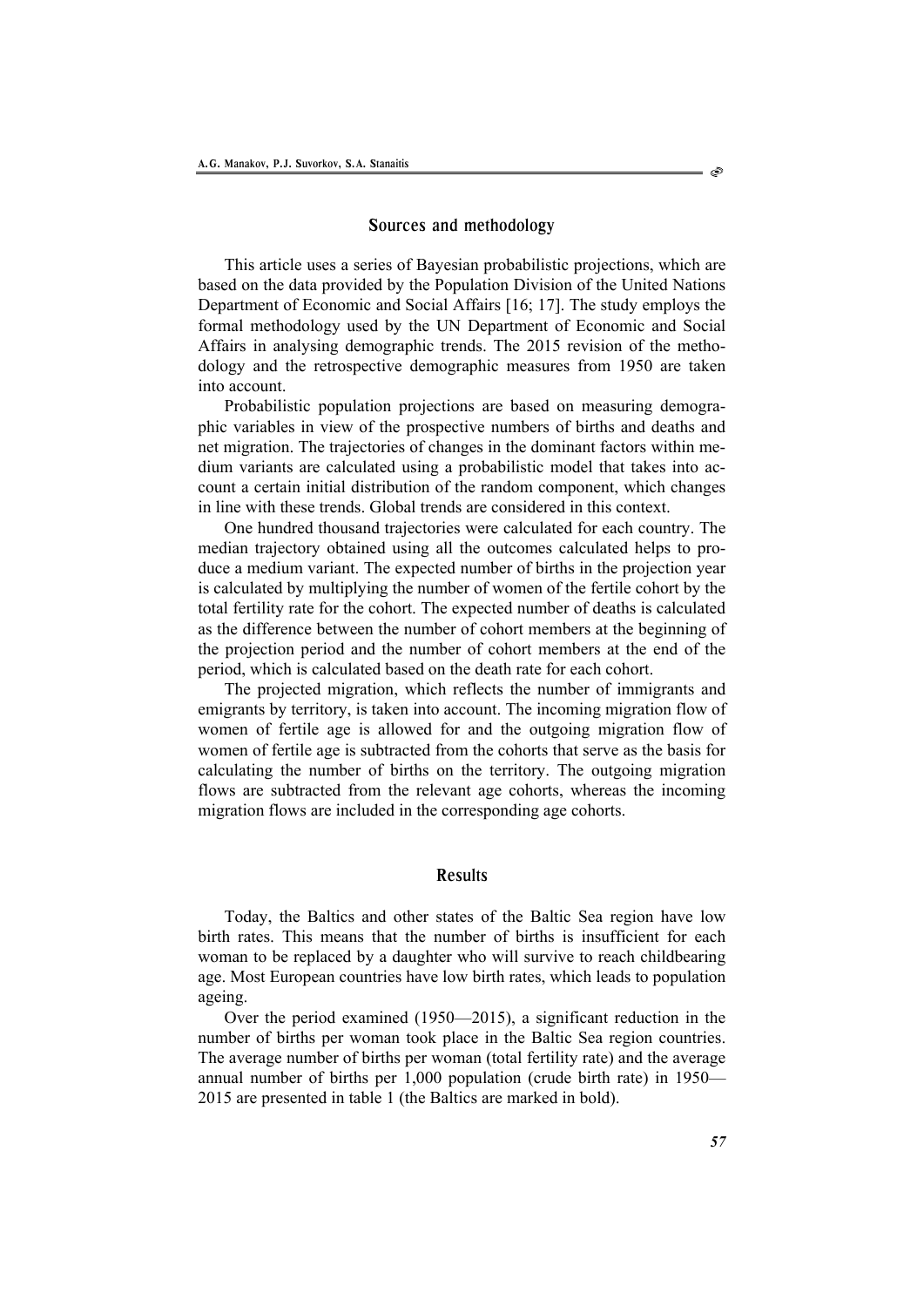*Table 1*

| Country        | Average total fertility rate | Average crude birth rate, ‰ |
|----------------|------------------------------|-----------------------------|
| Poland         | 2.20                         | 16.9                        |
| Norway         | 2.14                         | 14.5                        |
| <b>Belarus</b> | 2.01                         | 15.7                        |
| Lithuania      | 2.01                         | 15.3                        |
| Finland        | 2.01                         | 14.3                        |
| Russia         | 1.97                         | 15.9                        |
| Denmark        | 1.95                         | 13.5                        |
| Sweden         | 1.93                         | 12.9                        |
| Ukraine        | 1.88                         | 14.7                        |
| Estonia        | 1.85                         | 13.7                        |
| Latvia         | 1.75                         | 13.0                        |
| Germany        | 1.70                         | 11.8                        |

### **Average total fertility rate and average crude birth rate in the Baltic Sea region countries, 1950—2015**

As the table shows, Lithuania is the only Baltic state that had a birth rate within the regional average, whereas Estonia and Latvia ranked among the bottom three countries, outperforming only Germany. The total fertility rate at replacement for the projection period (2015—2100) is 2.08 in Estonia and Latvia and 2.07 in Lithuania. Despite the increase in the birth rate expected in the Baltics in 2015—2100, it will be significantly below the replacement rate. The average gap between the total fertility rate at replacement and the expected rate is estimated at 0.32 in Latvia and 0.26 in Lithuania and Estonia.

Despite a general decrease in birth rates in the Baltics, it is interesting to consider the changes in the birth rates of younger age groups of women. Particularly, in Estonia and Latvia, the 20—24 age cohort accounted for the maximum birth rate per woman in 1950—2000. In 2000—2015, it was the 25—29 age cohort. In Lithuania, the 25—29 age cohort accounted for the maximum birth rate per woman in 1950—1965, the 20—24 age cohort in 1965—2000, and the 25—29 cohort in 2000—2015. In 2015—2010, further cohort shifts are expected in the Baltics. In Estonia and Latvia, the 30—34 age cohort will become dominant in terms of fertility as early as 2015— 2020. In Lithuania, the 25—29 age cohort will account for most births in 2015—2025 to be replaced by the 30—34 cohort in 2025—2100.

The demographic situation characterised by the insufficient number of births, which has been observed in the Baltics in the post-Soviet period, is aggravated by a high mortality rate and a negative net migration.

The average number of deaths per 1,000 population (the crude death rate) in 1950—2015 and the median trajectory of the crude death rate for 2015—2100 in the Baltic Sea region countries are presented in table 2.

Š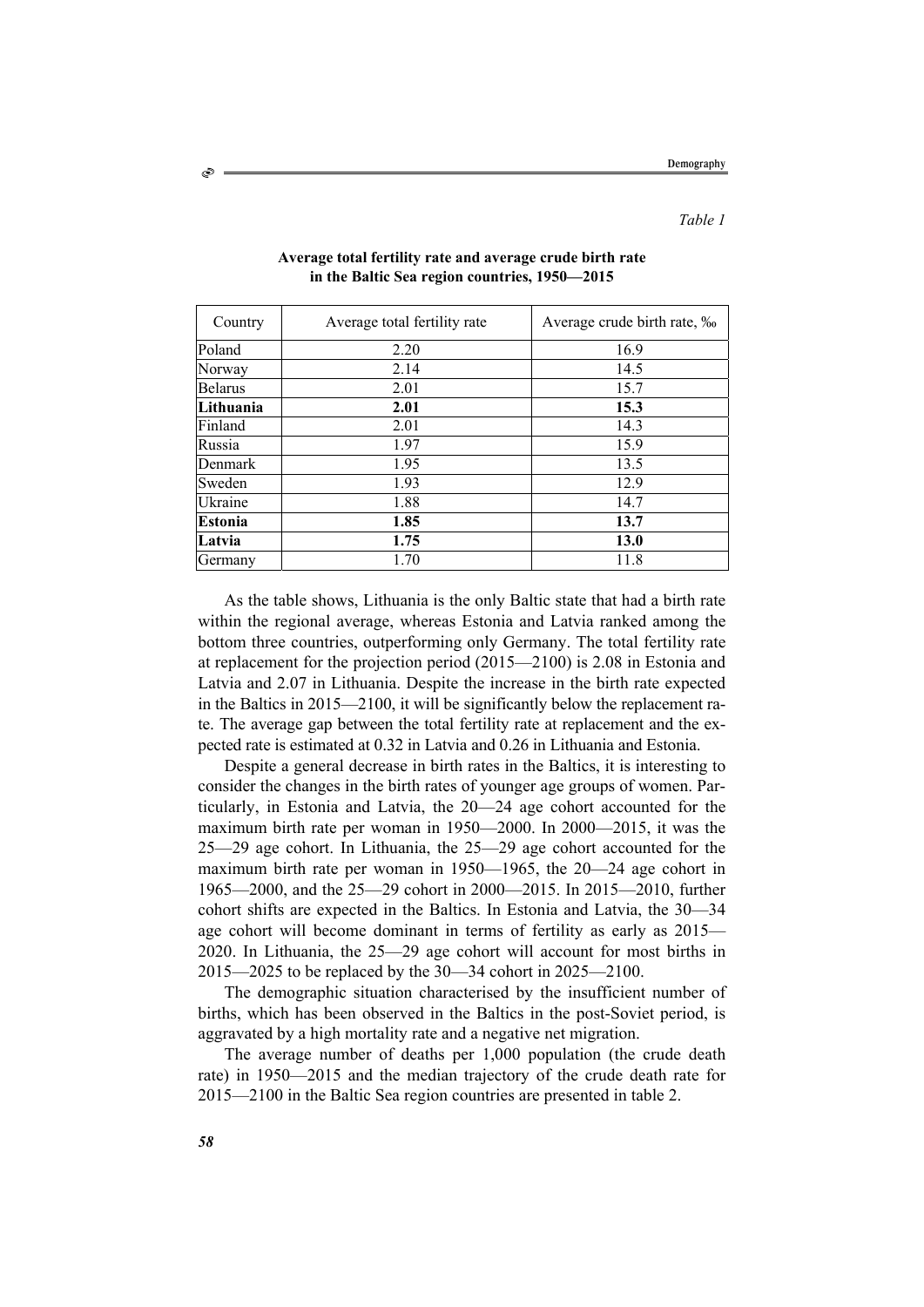*Table 2*

Ò

| Country        | Average annual crude<br>death rate, ‰ | Country        | Median trajectory crude<br>death rate<br>(medium variant), ‰ |
|----------------|---------------------------------------|----------------|--------------------------------------------------------------|
| Poland         | 9.4                                   | Norway         | 9.2                                                          |
| Norway         | 9.6                                   | Sweden         | 9.3                                                          |
| Finland        | 9.6                                   | Denmark        | 10.5                                                         |
| Sweden         | 10.4                                  | Finland        | 11.0                                                         |
| Denmark        | 10.4                                  | Germany        | 13.0                                                         |
| Lithuania      | 11.2                                  | Estonia        | 13.6                                                         |
| Germany        | 11.5                                  | Poland         | 14.4                                                         |
| Russia         | 11.6                                  | Russia         | 14.4                                                         |
| <b>Belarus</b> | 11.8                                  | Lithuania      | 14.6                                                         |
| Ukraine        | 12.1                                  | <b>Belarus</b> | 14.7                                                         |
| <b>Estonia</b> | 12.3                                  | Latvia         | 15.0                                                         |
| Latvia         | 12.9                                  | Ukraine        | 16.3                                                         |

## **Average annual crude death rate in 1950—2015 and the projection of crude death rate in the Baltic Sea region to 2100 (medium variant)**

As table 2 shows, in 1950—2015, Latvia and Estonia had the highest death rate in the Baltic Sea region and Lithuania an average one. However, in 2015—2100, the increase in the mortality rate will be below the regional average in Estonia and above the regional average in Latvia and Lithuania. The most rapid increase will be observed in Lithuania, whereas that in Estonia will not exceed the regional average.

The annual average net migration per 1,000 population (net migration rate) in 1950—2015 and the median projection of net migration rate to 2100 are shown in table 3.

#### *Table 3*

**Average annual net migration rate in 1950—2015 and the projection of net migration rate in the Baltic Sea region countries to 2100 (medium variant)** 

| Countries      | Average annual<br>net migration rate, ‰ | Countries      | Average annual<br>net migration rate<br>(medium variant), ‰ |
|----------------|-----------------------------------------|----------------|-------------------------------------------------------------|
| Sweden         | 2.6                                     | Norway         | 3.1                                                         |
| Norway         | 2.3                                     | Sweden         | 2.6                                                         |
| Germany        | 1.9                                     | Denmark        | 2.0                                                         |
| <b>Estonia</b> | 1.3                                     | Germany        | 1.7                                                         |
| Denmark        | 1.2                                     | Finland        | 1.7                                                         |
| Russia         | 0.9                                     | Russia         | 0.7                                                         |
| Ukraine        | 0.3                                     | <b>Belarus</b> | 0.2                                                         |
| Finland        | 0.2                                     | Latvia         | $-0.1$                                                      |
| Latvia         | $-0.02$                                 | Poland         | $-0.2$                                                      |
| Poland         | $-0.7$                                  | Ukraine        | $-0.2$                                                      |
| <b>Belarus</b> | $-0.7$                                  | <b>Estonia</b> | $-0.8$                                                      |
| Lithuania      | $-2.3$                                  | Lithuania      | $-0.9$                                                      |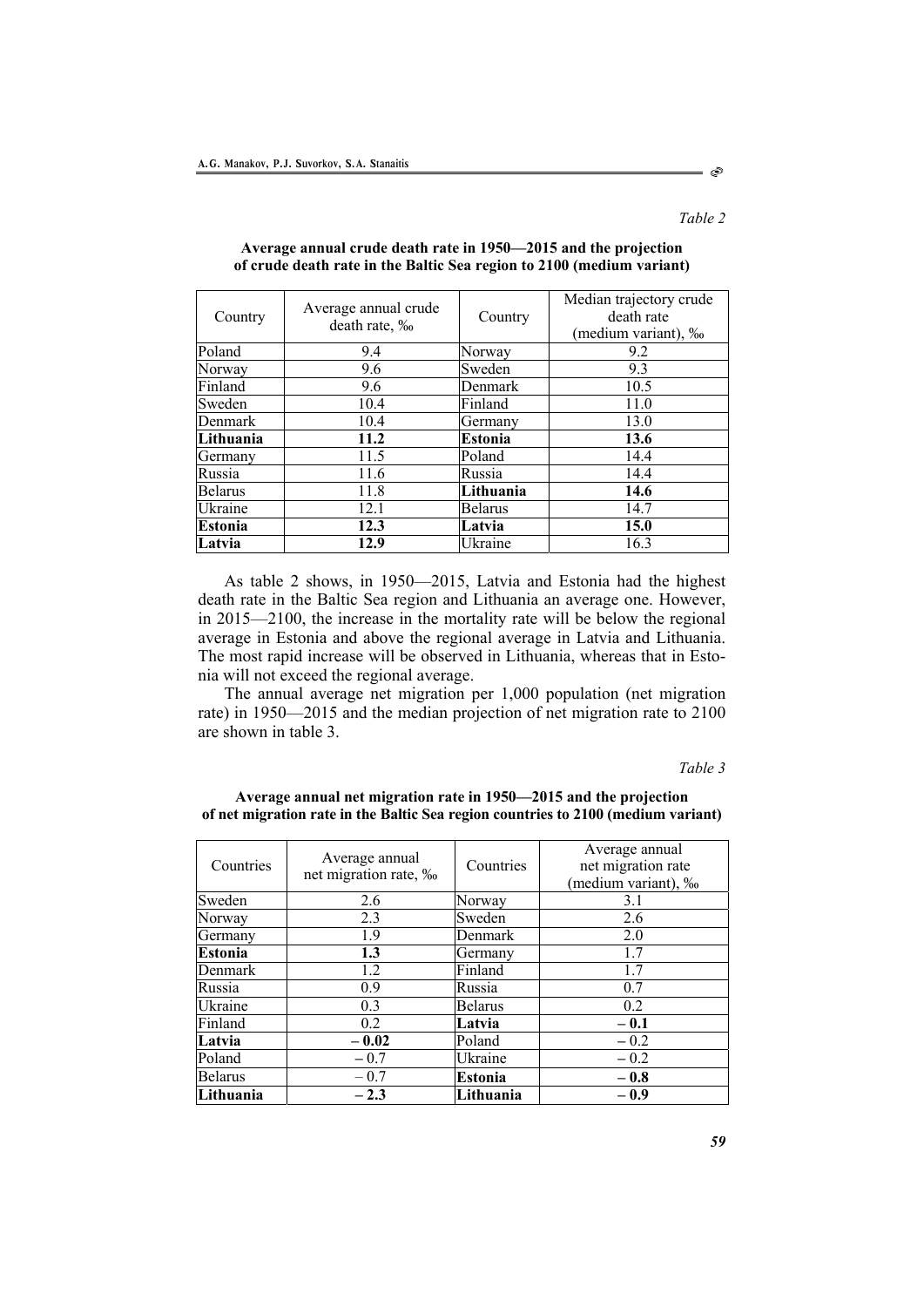In 1950—2015, a small migratory increase was observed in Estonia, whereas in Latvia and especially Lithuania, the post-Soviet out-migration resulted in a negative net migration. In 2015—2100, a negative migration rate is expected in all the three Baltic States, with Estonia and Lithuania topping the list of countries with the highest out-migration rate.

Improving living and healthcare standards have led to an increase in life expectancy for people of senior years. Table 2 shows the 2015 data on life expectancy at birth for both sexes in the Baltic Sea region.

*Table 4*

| Country        | Life expectancy at birth<br>for both sexes, years | Country        | Life expectancy at birth<br>for both sexes<br>(projected average), years |
|----------------|---------------------------------------------------|----------------|--------------------------------------------------------------------------|
| Sweden         | 81.9                                              | Sweden         | 87.9                                                                     |
| Norway         | 81.3                                              | Norway         | 87.2                                                                     |
| Germany        | 80.6                                              | Germany        | 87.1                                                                     |
| Finland        | 80.5                                              | Finland        | 87.0                                                                     |
| Denmark        | 80.0                                              | Denmark        | 86.1                                                                     |
| Poland         | 77.1                                              | Poland         | 83.7                                                                     |
| Estonia        | 76.5                                              | <b>Estonia</b> | 82.7                                                                     |
| Latvia         | 73.9                                              | Latvia         | 79.4                                                                     |
| Lithuania      | 73.1                                              | Lithuania      | 79.0                                                                     |
| Ukraine        | 70.7                                              | <b>Belarus</b> | 76.4                                                                     |
| <b>Belarus</b> | 71.1                                              | Russia         | 75.2                                                                     |
| Russia         | 69.8                                              | Ukraine        | 74.9                                                                     |

# **Life expectancy at birth for both sexes in 2015 and projected life expectancy to 2100 in the Baltic Sea region countries (medium variant)**

The life expectancy at birth for both sexes in Estonia exceeded that in Latvia and Lithuania in 2015. Overall, the Baltics significantly outperformed all other former Soviet republics.

The average gap between the projected life expectancy for men and women over the period examined (1950—2015) was rather wide, reaching 9.7 years in Estonia and Latvia and 9.5 years in Lithuania. The gap decreased towards the end of the period in Estonia (9.5 years) and increased in Latvia (9.8 years) and Lithuania (11.4 years).

The projection trajectory of life expectancy for 2015—2100 in the Baltic Sea region countries is presented in table 4. The life expectancy at birth for both sexes in the Baltics will increase by approximately six years. The Baltics will remain within the regional average.

The projected ratio between the number of births of boys and that of girls is assumed to be equal to that observed over the period examined — 1.06 in Estonia and 1.05 in Latvia and Lithuania. This ratio is 1.05 in Finland and Russia and 1.06 in Germany, Sweden, Norway, Denmark, Belarus, Ukraine, and Poland.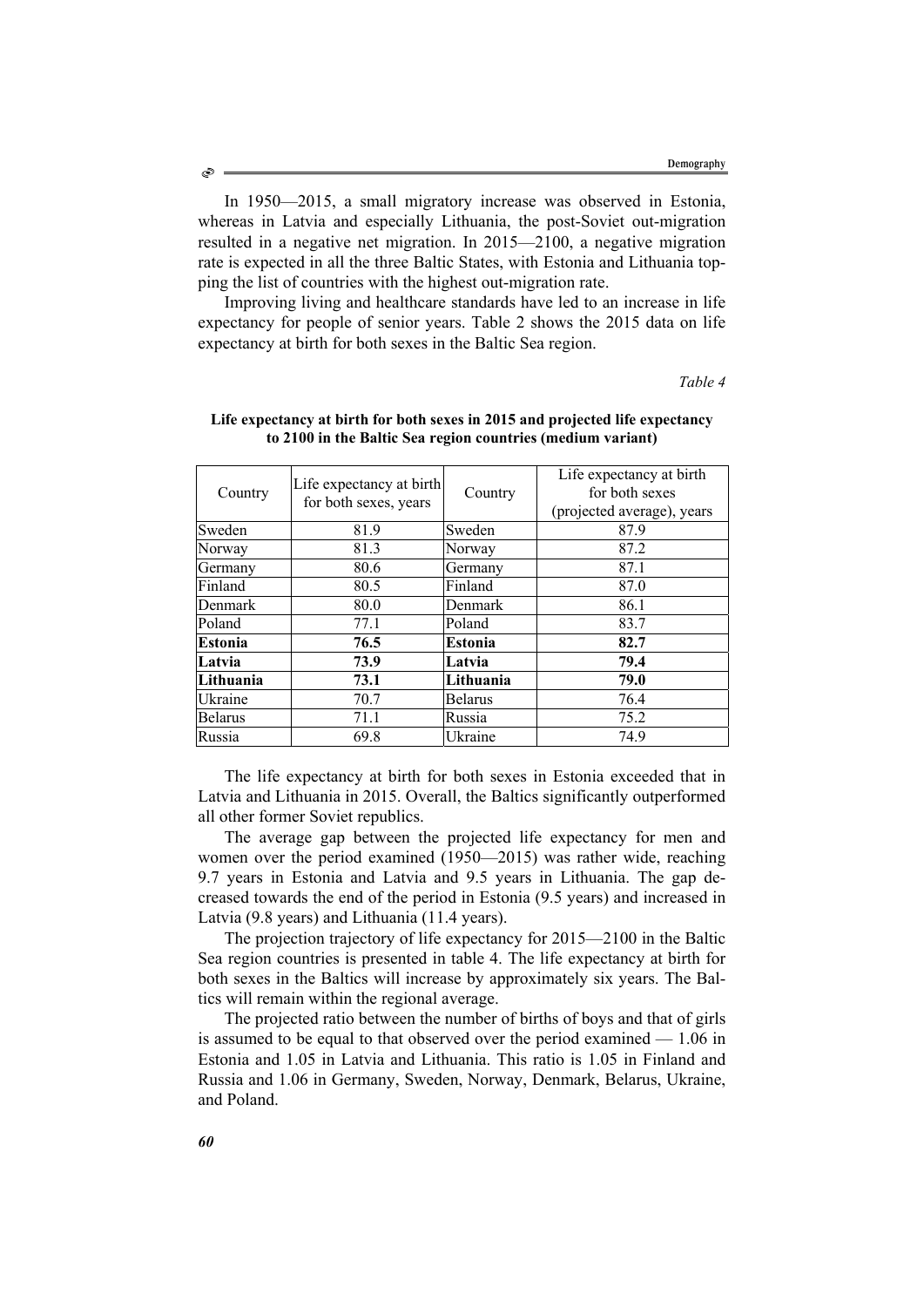Thus, the simulation results for the projection period corroborate the potential increase in life expectancy across the Baltic Sea region. Combined with a total fertility rate below replacement, negative migration trends, and the excess of births of boys over those of girls will result in accelerated population ageing and a rapid population decline in the Baltic Sea region states.

Due to the above negative trends, in 2015—2100, the population will decrease by 4.2 ‰ per year in Lithuania, 4.4 ‰ in Estonia, and 5.1 ‰ in Latvia.

The negative population growth rate translates into a population decline of 31.21 % in Estonia (from 1313 to 904 thousand people), of 35.21 % in Latvia (from 1971 to 1278 thousand people), and of 30.13% in Lithuania (from 2878 to 2013 thousand people). As to other countries of the Baltic region, a population growth is expected in Finland, Sweden, Norway, and Denmark. A population decline will be observed in Russia, Germany, Belarus, Ukraine, and Poland. Figure 1 shows population projections for the Baltic region states to 2100.

Among the Baltic States, the process of ageing will be most pronounced in Estonia, where the average age of the population will increase from 38.7 years in 2015 to 43.53 years in 2100. This trend is explained by the rising life expectancy and the rapid narrowing of a gap in life expectancy between men and women. The average population age will also increase in the other two Baltic States. The average population age will increase from 39.6 to 41.9 years in Latvia and from 39.5 to 41.3 years in Lithuania. The average age of the population of the Baltic Sea region and the projections for 2045, 2070, and 2100 are shown in figure 2.



Fig. 1. Projection of population change in the Baltic Sea region in 2015—2100

්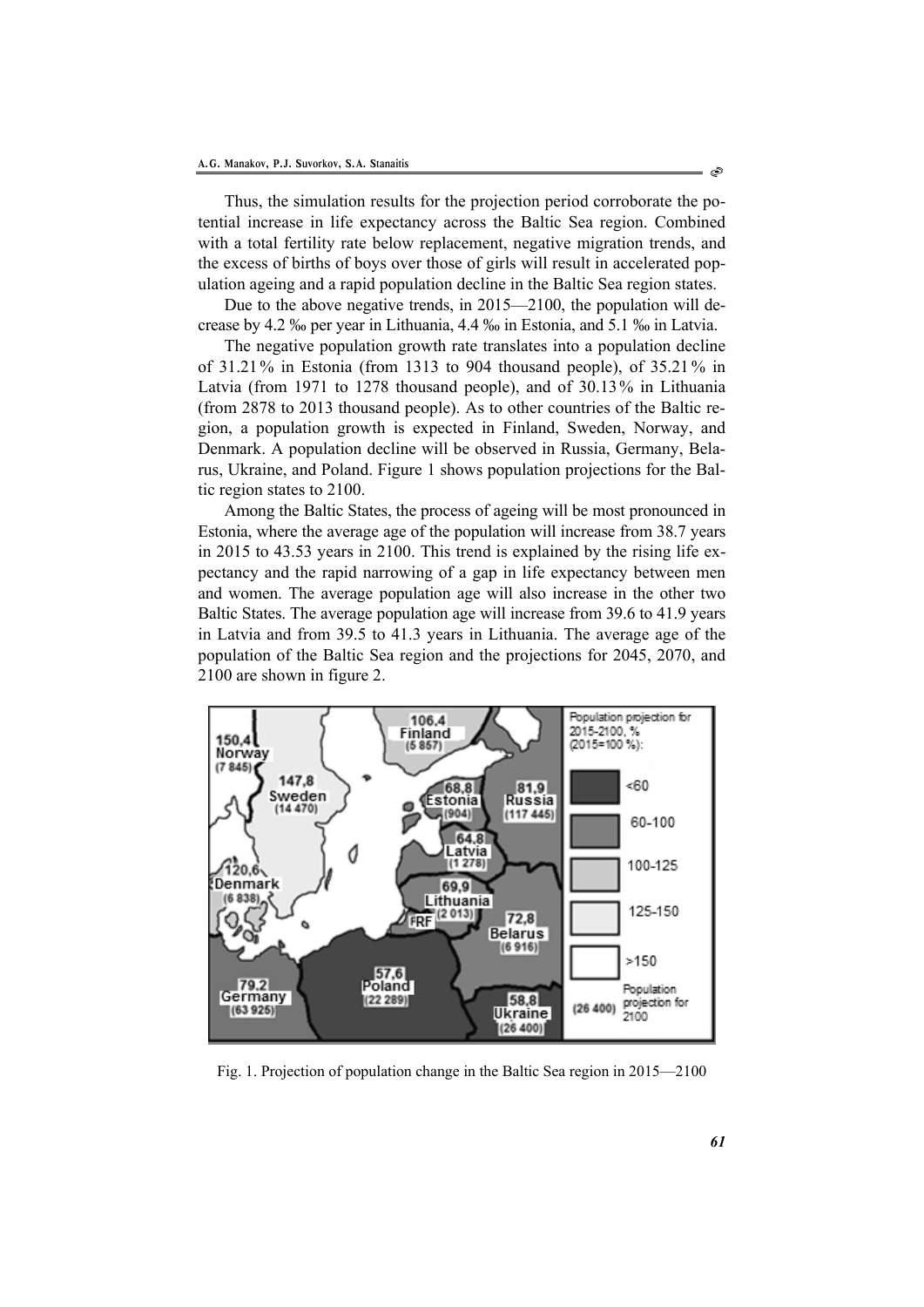

Fig. 2. Average population age in the Baltic Sea region countries in 2015 and a projection for 2045, 2070, and 2100

In the Baltic Sea region, the process of population ageing will be most pronounced in Germany and Poland, where the average population age will increase significantly. This trend is explained by a low birth rate in Poland and a high out-migration rate of younger population groups.

Based on the calculated age group ratio trajectory in the Baltics, the median age will increase most dramatically in Estonia (from 41.7 to 47.6 years). A more modest increase is expected in Latvia (from 42.9 years to 45.8 years) and Lithuania (from 43.1 to 45.0 years). Figure 3 shows the median age of the population of the Baltic Sea region states in 2015 and a corresponding projection for 2045, 2070, and 2100.

The difference between the average and median population age will increase, which is indicative of an accelerated population ageing in the projection period. The median/average age difference amounts to 2.9 and 4.0 years in Estonia, 3.3 and 4.0 years in Latvia, and 3.6 and 3.5 years in Lithuania for 2015 and 2100 respectively. These data suggest that population ageing is more rapid in Estonia than in other Baltic States. As to other Baltic Sea region countries, the most rapid population ageing is observed in Poland. In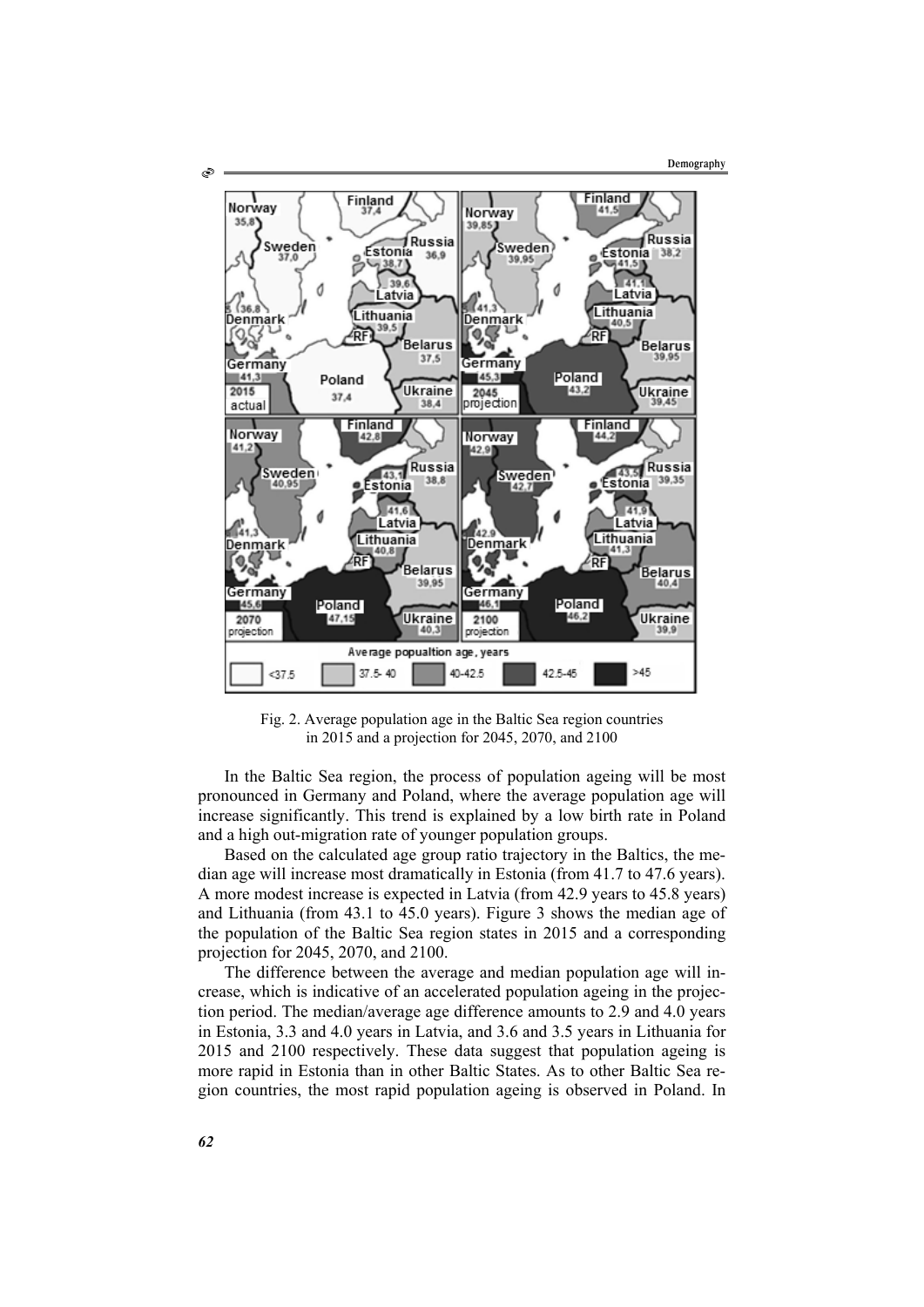Poland, the difference between the median and average population ages amounted to 2.2 years in 2014 and it is expected to reach 5.8 years in 2100. For instance, in Germany, it will change from 4.9 to 4.6 years.



Fig. 3. The median age of the population of the Baltic Sea region states in 2015 and projections for 2045, 2070, and 2100 (according to the confidence interval average obtained by simulation)

Based on the proportion of age cohorts in the total population and the projections of birth, death, and migration rates, it is possible to calculate projected aged and child dependency.

It is important to build a projection trajectory of the first-type aged dependency in the Baltics (the number of people aged 65 and over to the number of people aged 15—64). The most considerable increase in the aged dependency ratio (the first type of calculation) in 2015—2100 will take place in Estonia — from 288 to 527 ‰. In Latvia, the aged dependency ratio will rise from 295 to 466 ‰ and, in Lithuania, from 283 to 452 ‰. Figure 4 shows the first-type aged dependency ratio in the Baltic Sea region countries.

ఉ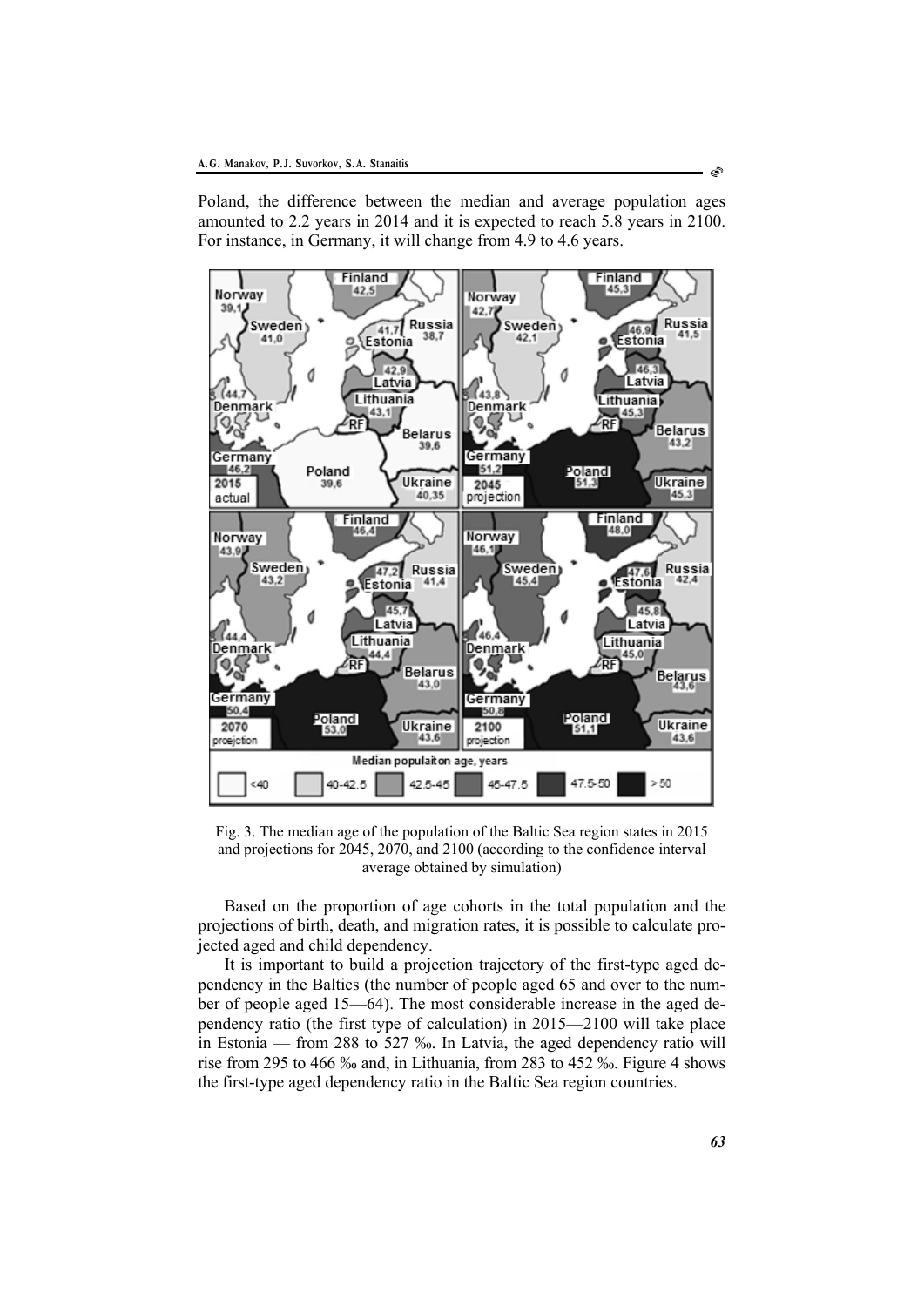It is also possible to consider a projection of the third-type aged dependency ratio — that of the number of people aged 70 and over to the number of people aged 20—69. The need for such a calculation methodology is explained by the rising age of assuming a social role. The most considerable increase in the third-type aged dependency ratio will be observed in Estonia in 2015—2100 — from 209 to 432 ‰. In Latvia, the ratio will increase from 219 to 371 ‰ and, in Lithuania, from 218 to 357 ‰.

To understand the general demographic trends in the region, it is important to calculate a trajectory of the first-type dependency ratio (the number of people aged 65 and over and people aged 0—14 to the number of people aged 15—64). The most considerable increase in the dependency ratio will be observed in Estonia in 2015—2100 — from 535 to 800 ‰. In Latvia, the ratio will increase from 522 to 736 ‰ and, in Lithuania, from 501 to 728 ‰. Figure 5 shows the total first-type dependency ratio for the Baltic Sea region countries.



Fig. 4. Aged dependency ratio (the number of people aged 65 and over to the number of people aged 15—64) in the Baltic Sea region states in 2015 and projections for 2045, 2070, 2100 (based on the confidence period average obtained by simulation)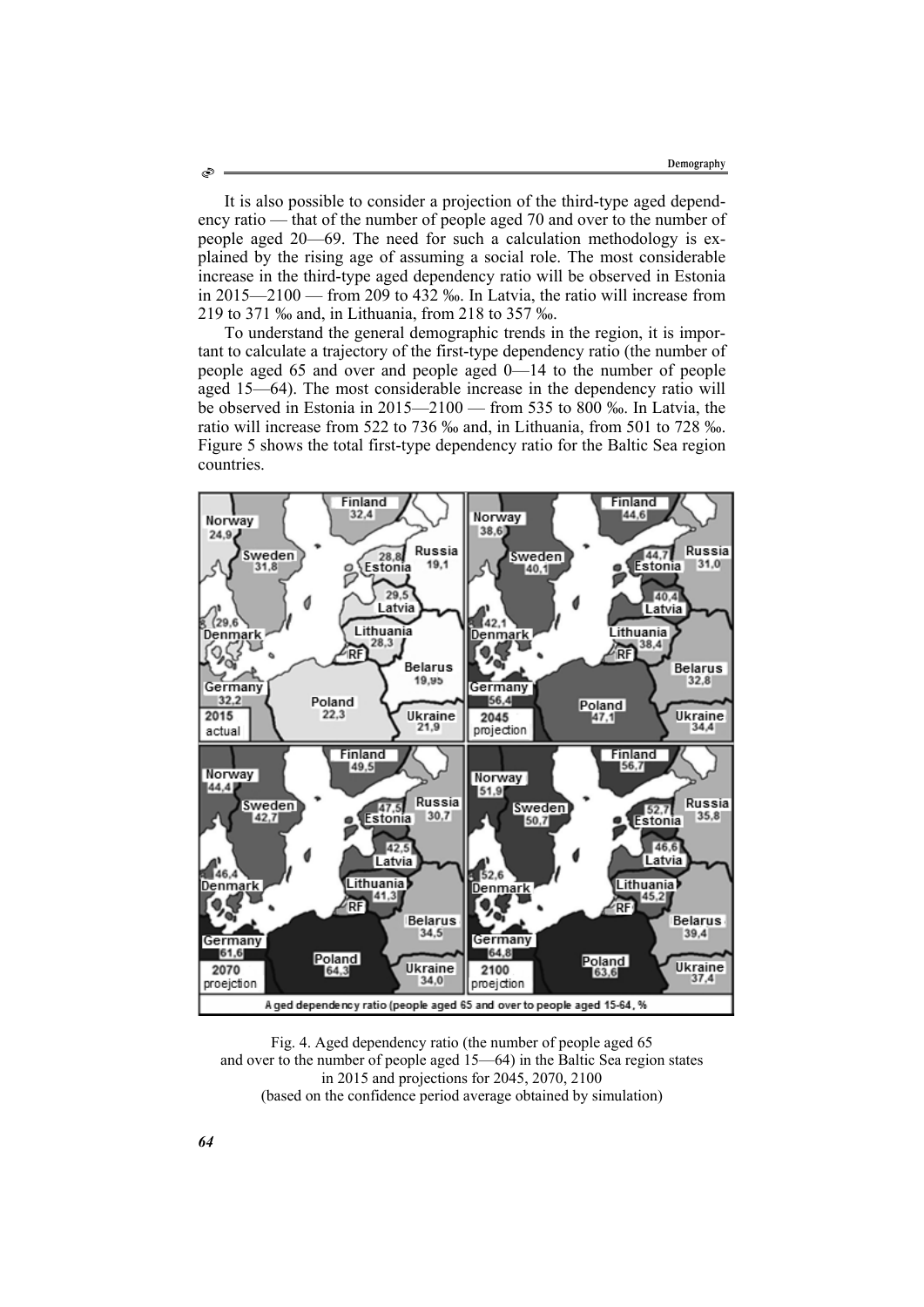



Let us consider the projection trajectory of the total dependency ratio in the Baltics, based on the third type of calculation (the number of people aged 70 and over and people aged 0—19 to the number of people aged 20—69). The most considerable increase in the dependency ratio of the third type will be observed in Estonia in 2015—2100 — from 517 to 802 ‰. In Latvia, the ratio will rise from 504 to 735 ‰ and, in Lithuania, from 523 to 731 ‰.

# Conclusions and recommendations

All projections suggest that Germany and Poland will top the list of the Baltic Sea states with the highest dependency ratio, followed by Finland. The group of countries with the highest dependency ratio will also include Estonia, Denmark, Norway, and Sweden. In Latvia and Lithuania, the ratio will increase but it will not exceed the regional average.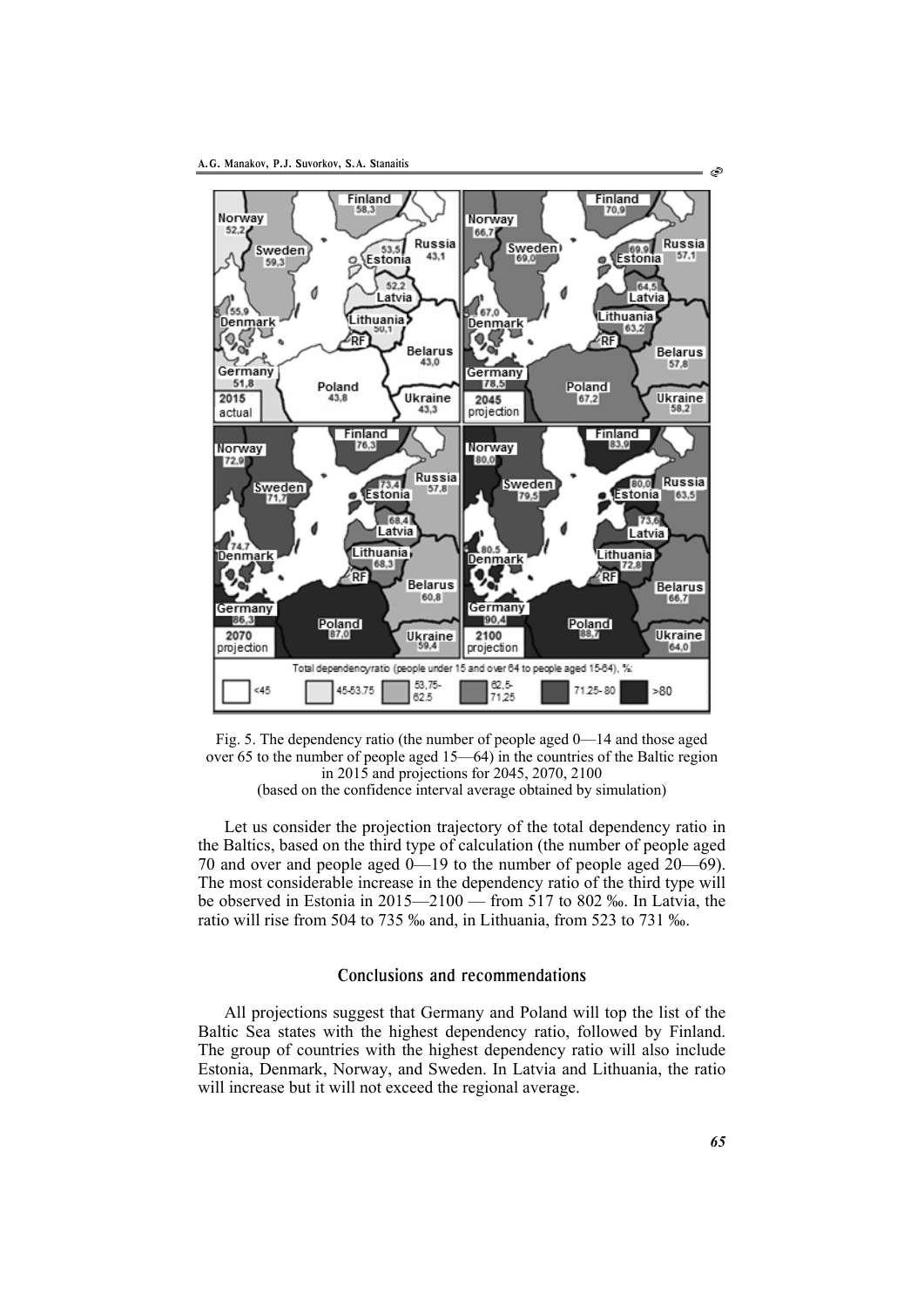The situation in the rapidly aging countries of the Baltic Sea region can be improved by the following initiatives: 1) popularising the 'delayed pension' practices; 2) banning abortions with few exceptions (the Polish solution); 3) encouraging motherhood using monetary incentives (the Russian solution); 4) adopting an analogue of the Fillon law (a full-rate pension requires from 160 to 164 quarters in which contributions were paid, the French solution); 5) gradually increasing the statutory retirement age to 67 and 69 years; 6) introducing an opportunity for receiving part of the pension and working part-time from the age of 60 and receiving a full pension and working fulltime from the age of 65 (the Spanish solution); 7) combining various direct fiscal methods of demographic regulation (an increase in contributions, subsidies to pension funds, etc.)

#### References

1. Bashlachev, V. А. 2014, A new meter demographic development in the range of 100 calendar years, *Pskovskii regionologicheskii zhurnal*, no. 19, p. 97—112. (In Russ.)

2. Kuznetsova, Т. Yu. 2009, *Geodemograficheskaya obstanovka v stranakh Baltiiskogo makroregiona: problemy i perspektivy* [Geo-demographic situation in the Baltic macro-region: problems and prospects], Kaliningrad, 158 p. (In Russ.)

3. Kuznetsova, Т. Yu. 2013, Trends and factors of demographic development in the Baltic region: Regional Analysis, *Regional'nye issledovaniya* [Regional studies], no. 3 (41), p. 50—57. (In Russ.)

4. Kuznetsova, Т. Yu. 2008, Territorial differentiation of demographic development in the regions of the Baltic Sea, *Regional'nye issledovaniya* [Regional studies], no. 3 (18), p. 58—62. (In Russ.)

5. Mkrtchyan, N., Karachurina, L. 2014, The Baltics and Russian North-West: the Core and the Periphery in the 2000s, *Balt. Reg*., no. 2 (20), p. 48—62. DOI: 10.5922/2079-8555-2014-2-4.

6. Sluka, N., Ivanov, D. 2014, Demographic Ranking of the Baltic Sea States, *Balt. Reg*., no. 2 (20), p. 22—34. DOI: 10.5922/2079-8555-2014-2-2.

7. Stanaytis, А. K., Stanaytis, S. A. 2012, The population of Lithuania in the second half of XX — beginning of XXI centuries, *Pskovskii regionologicheskii zhurnal,* no 14, p. 74—84. (In Russ.)

8. Nurmela, K., Osila, L., Leetmaa, R. 2014, *A comparative analysis of the active ageing policies in the Baltic countries*, Tallinn, 50 p.

9. Apsite, E., Krišjāne, Z., Berzins, M. 2012, Emigration from Latvia under economic crisis conditions, *International Proceedings of Economics Development and Research*, Vol. 31, p. 134—138.

10. Berzins, A., Zvidrins, P. 2011, Depopulation in the Baltic States, *Lithuanian Journal of Statistics*, Vol. 50, no. 1, p. 39—48.

11. Hanell, T. 2000, Troubling demographic trends in the Baltic Sea Region, *North*, Vol. 11, no. 2—3, p. 5—11.

12. Juska, A., Ciciurkaite, G. 2014, Older-age care politics, policy and institutional reforms in Lithuania, *Ageing and Society*, Vol. 35, no. 4, 25 April 2014, p. 725—749. DOI: 10.1017/S0144686X13001037.

13. Michalski, T. 2001, The main demographic and health problems of the former Soviet part of Baltic Europe*, Baltic Europe on the Eve of Third Millennium. Published series: Coastal Regions*, no. 3, p. 113—119.